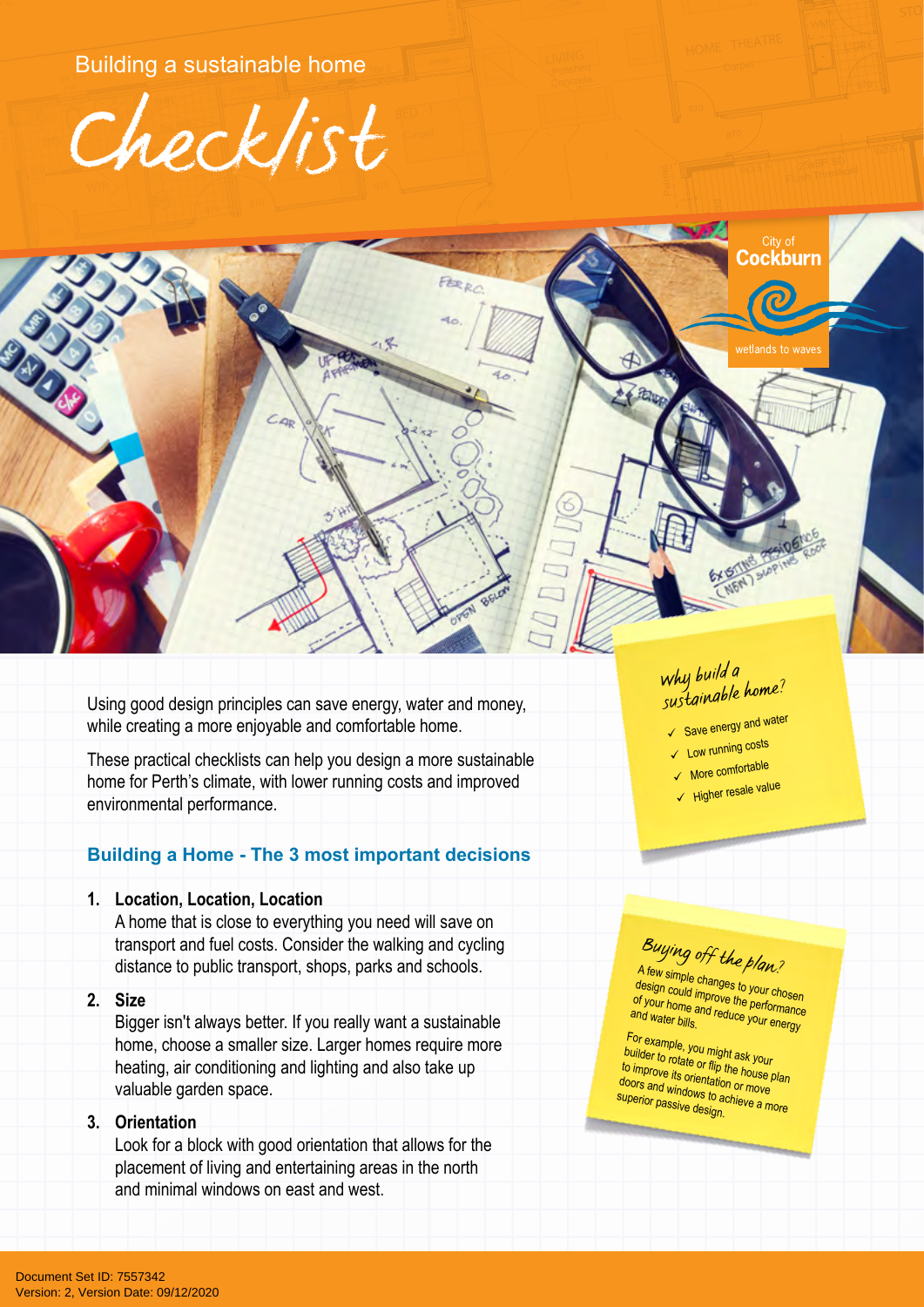

These principles can be applied to most homes to improve thermal comfort and reduce heating and cooling expenses. Many builders will make these changes at little or no extra cost.





### Document Set ID: 7557342<br>Version: 2, Version Date: 09/12/2020

#### **Design Basics**

#### **Living areas and windows in the North.**

Provides natural lighting all year round. Allows winter sunlight to enter the home during the colder months. Easy to shade from the harsh summer sun with eaves.

#### **Light coloured roof**

Reflects solar radiation and keeps the interior cooler during summer.

#### **Natural ventilation**

Make the most of the cooling south west breeze. Allow for cross ventilation by aligning windows and doors opposite each other to enable natural air flow.

#### **Universally accessible home**

Plan ahead by creating a liveable home that is easy to move around in. Check your design has wide doors (minimum 820mm), hallways (minimum 1000m), flush entry doors, hobless showers and an easy access toilet with strong walls. For a full checklist visit www.liveablehomes.net.au

#### **Minimise windows in the East and West elevations**

Avoid exposure to the morning and afternoon sun by moving, deleting or reducing the size of windows on the east and west.

#### **Thermal mass**

Use of materials with high thermal mass can make your home more comfortable in summer and winter. For example dark tiles or exposed concrete in north facing rooms (that are exposed to winter sun) helps to stabilise internal temperatures both during the day and at night.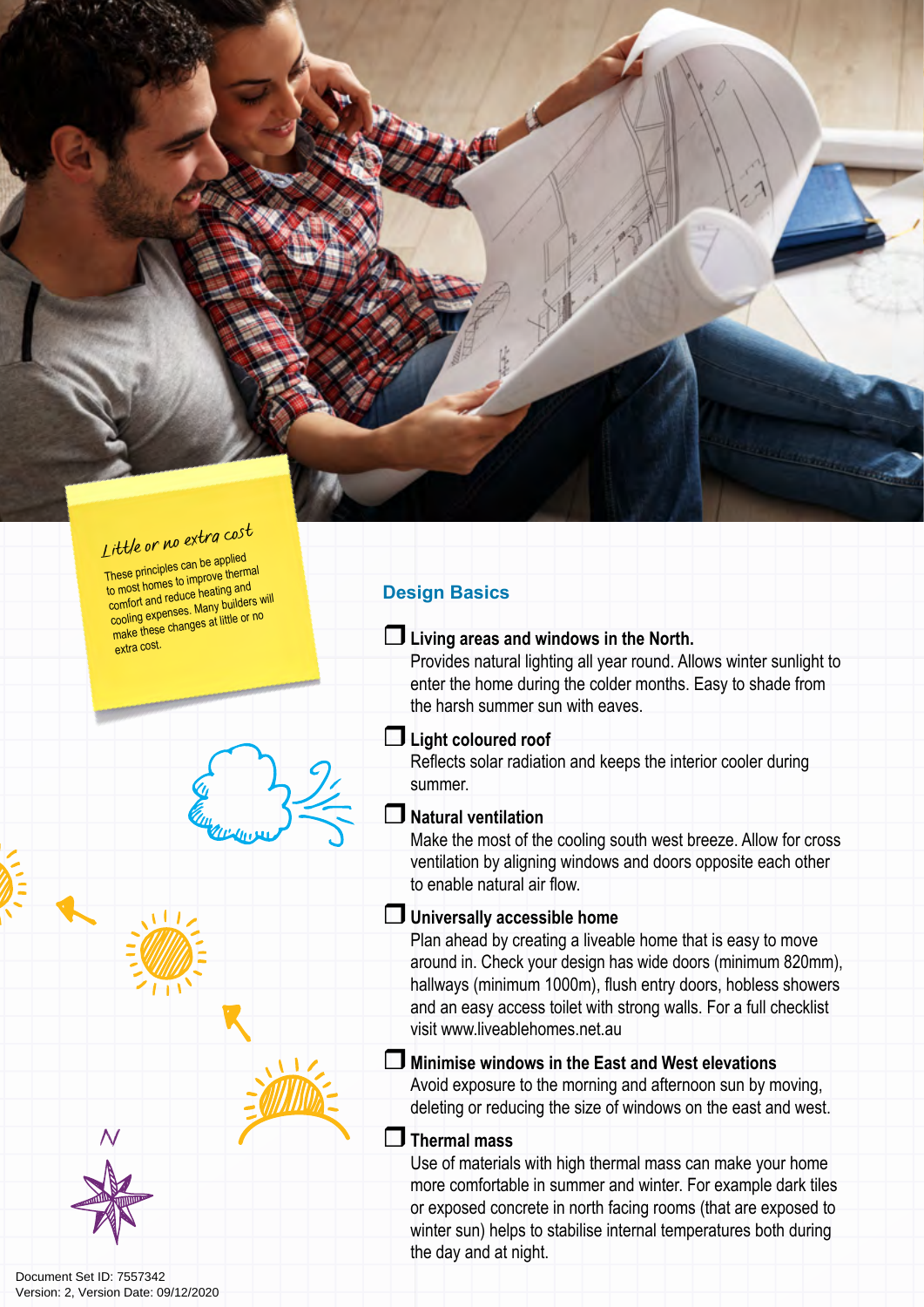# *Additional costs*

For an additional cost these features can deliver big savings in the long term. Many will pay for themselves with a few years energy savings.

An accredited house energy rating **assessor may help to further optimise** the performance of your design.

### **Additional Considerations**

#### **Solar hot water**

Solar hot water or heat pump systems are cheaper to run and use less energy. By locating your hot water system near the bathrooms, laundry and kitchen you can reduce the amount of cold water that needs to be run while waiting for hot water to arrive at taps and shower heads.

#### **Extra insulation**

A well-insulated home will provide year-round comfort reducing the need for artificial heating and cooling. Consider increasing the insulation levels in walls, ceiling and lining the roof to keep the heat out in summer and retain warmth in winter.

#### **Shading**

Use verandas, eaves, trees and shrubs to shade walls and windows on the east and west. A pergola with tilted slats, removable sail shades or deciduous vines on the north side will allow winter sun in, while shading the harsh summer sun. Window treatments, such as well fitted curtains and pelmets will further reduce unwanted heat gain.



#### **Health and wellbeing**

Avoid toxic carpets, flooring and paints which can release chemical emissions into your home for years. Choose zero or low Volatile Organic Compound (VOC) paints and materials.

**Energy and water wise appliances**

Choose appliances and fittings with the highest energy efficiency star rating and Water Efficiency Labelling (WELS) to reduce your bills and improve the environmental performance of your home.

#### **Energy efficient and natural lighting**

Energy efficient lights (e.g. LED) and the use of natural lighting with skylights and north facing windows can significantly reduce your electricity bills.

#### **Heating and Cooling**

A well designed home minimises the requirement for artificial heating and cooling. Ceiling fans are a good alternative to air conditioners as they use less energy.

#### **Solar Photovoltaic Panels**

Onsite renewable energy generation (ideally on your north facing roof) will help to reduce your carbon emissions and can lower your bills.

Document Set ID: 7557342<br>Version: 2, Version Date: 09/12/2020